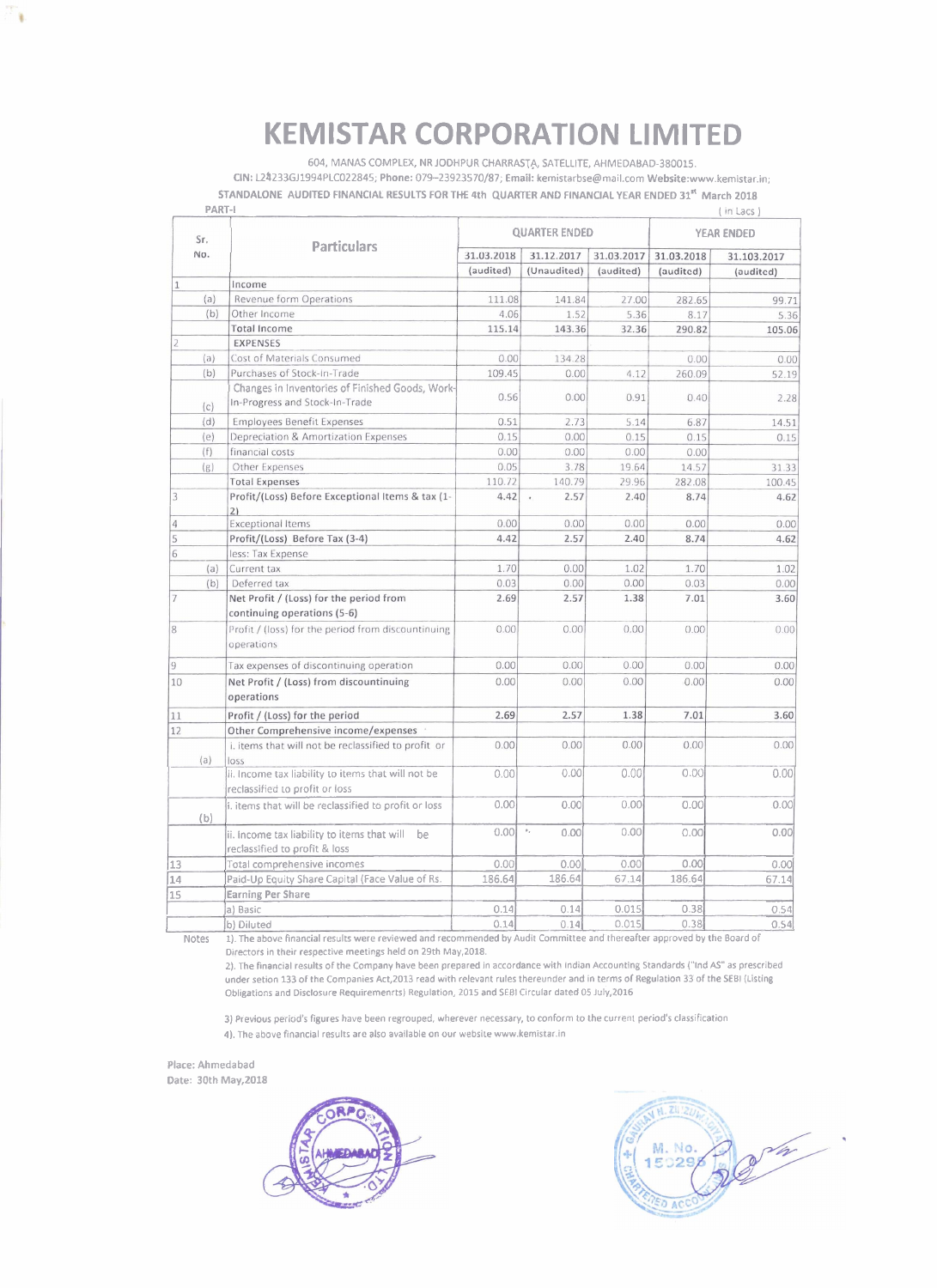### **KEMlSTAR CORPORATION LTD.**

#### **604,** MANAS COMPLEX. NR JODHPUR CHARRASTA, SATELLITE, AHMEDABAD-380015,

|                                                                                                    | <b>KEMISTAR CORPORATION LTD.</b><br>604, MANAS COMPLEX, NR JODHPUR CHARRASTA, SATELLITE, AHMEDABAD-380015,                                     |                 |                 |  |  |  |  |
|----------------------------------------------------------------------------------------------------|------------------------------------------------------------------------------------------------------------------------------------------------|-----------------|-----------------|--|--|--|--|
|                                                                                                    | CIN: L24233GJ1994PLC022845; Phone: 079-23923570187; Email kemistarbse@mail.com Website:www.kemistar.in;<br>STATEMENT OF ASSETS AND LIABILITIES |                 | ( in Lacs)      |  |  |  |  |
| Sr. No.                                                                                            | <b>Particulars</b>                                                                                                                             | As at 31 March, | As at 31 March, |  |  |  |  |
|                                                                                                    |                                                                                                                                                | 2018            | 2017            |  |  |  |  |
| ı                                                                                                  | <b>ASSETS</b>                                                                                                                                  | Audited         | Audited         |  |  |  |  |
| T.                                                                                                 | <b>Non Current Assets</b>                                                                                                                      |                 |                 |  |  |  |  |
|                                                                                                    | (a) Property, Plant and Equipment                                                                                                              | 4.32            | 4.47            |  |  |  |  |
|                                                                                                    | (b) Capital Work In Progress<br>(c) Investment Property                                                                                        |                 |                 |  |  |  |  |
|                                                                                                    | (d) Goodwill                                                                                                                                   |                 |                 |  |  |  |  |
|                                                                                                    | (e) Other Intangible Assets                                                                                                                    |                 |                 |  |  |  |  |
|                                                                                                    | (f) Intangible Assets Under Development                                                                                                        |                 |                 |  |  |  |  |
|                                                                                                    | (g) Biological Assets Other Than Bearer Plants<br>(h) Financial Assets                                                                         |                 |                 |  |  |  |  |
|                                                                                                    | Investments<br>(i)                                                                                                                             |                 |                 |  |  |  |  |
|                                                                                                    | (iv) Others                                                                                                                                    |                 |                 |  |  |  |  |
|                                                                                                    | (i) Deffered Tax Assets (Net)                                                                                                                  |                 |                 |  |  |  |  |
|                                                                                                    | (j) Other Non Current Assets<br>Sub Total                                                                                                      | 5.11<br>9.43    | 4.47            |  |  |  |  |
| 2                                                                                                  | <b>Current Assets</b>                                                                                                                          |                 |                 |  |  |  |  |
|                                                                                                    | (a) Inventories                                                                                                                                |                 | 0.40            |  |  |  |  |
|                                                                                                    | (b) Financial Assets                                                                                                                           |                 |                 |  |  |  |  |
|                                                                                                    | (i) Investments<br>(ii) Trade Receivables                                                                                                      | 224.48<br>49.78 | 42.42<br>34.55  |  |  |  |  |
|                                                                                                    | (iii) Cash and Cash Equivalents                                                                                                                | 3.64            | 20.93           |  |  |  |  |
|                                                                                                    | (iv) Loans and Advances                                                                                                                        | 5.18            | 1.34            |  |  |  |  |
|                                                                                                    | (v) Others assets                                                                                                                              | 4.20            |                 |  |  |  |  |
|                                                                                                    | (c) Current Tax Assets (Net)<br>(d) Other Current Assets                                                                                       |                 |                 |  |  |  |  |
|                                                                                                    | Sub Total                                                                                                                                      | 287.28          | 99.64           |  |  |  |  |
|                                                                                                    | Total Assets                                                                                                                                   | 296.71          | 104.11          |  |  |  |  |
| $\mathbb{I}$                                                                                       | <b>EQUITY AND LIABILITIES</b>                                                                                                                  |                 |                 |  |  |  |  |
| $1$                                                                                                | Equity<br>(a) Equity Share Capital                                                                                                             | 186.64          | 67.13           |  |  |  |  |
|                                                                                                    | (b) Other Equity                                                                                                                               | 90.95           | 6.21            |  |  |  |  |
|                                                                                                    | Sub Total                                                                                                                                      | 277.59          | 73.34           |  |  |  |  |
| 2                                                                                                  | Liabilities                                                                                                                                    |                 |                 |  |  |  |  |
|                                                                                                    | (A) Non Current Liabilites<br>Financial Liabilities<br>(a)                                                                                     |                 |                 |  |  |  |  |
|                                                                                                    | (i) Borrowings                                                                                                                                 |                 |                 |  |  |  |  |
|                                                                                                    | (ii) Trade Payables                                                                                                                            |                 |                 |  |  |  |  |
|                                                                                                    | (iii) Other Financial Liabilities                                                                                                              |                 |                 |  |  |  |  |
|                                                                                                    | Provisions<br>(b)<br>Deffered Tax Liabilites (Net)<br>(c)                                                                                      | 0.30            | 0.27            |  |  |  |  |
|                                                                                                    | Other Non Current Liabilites<br>(d)                                                                                                            |                 |                 |  |  |  |  |
|                                                                                                    | Sub Total                                                                                                                                      | 0.30            | 0.27            |  |  |  |  |
|                                                                                                    | (B) Current Liabilites                                                                                                                         |                 |                 |  |  |  |  |
|                                                                                                    | Financial Liabilities<br>(a)<br>(i) Borrowings                                                                                                 |                 |                 |  |  |  |  |
|                                                                                                    | (ii) Trade Payables                                                                                                                            | 12.90           | 19.46           |  |  |  |  |
|                                                                                                    | (iii) Other Financial Liabilities                                                                                                              | 3.20            | 4.91            |  |  |  |  |
|                                                                                                    | Provisions<br>(b)                                                                                                                              | 2.72            | 6.12            |  |  |  |  |
|                                                                                                    | Deffered Tax Liabilites (Net)<br>(c)<br>Other Non Current Liabilites                                                                           |                 |                 |  |  |  |  |
|                                                                                                    | (d)<br>Sub Total                                                                                                                               | 18.82           | 30.50           |  |  |  |  |
|                                                                                                    | Total of Equity and Liabilities                                                                                                                | 296.71          | 104.11          |  |  |  |  |
|                                                                                                    |                                                                                                                                                |                 |                 |  |  |  |  |
| For, GAURAV N. ZINZUWADIYA<br>For Kemistar Corporation<br>Chartered Accountants                    |                                                                                                                                                |                 |                 |  |  |  |  |
|                                                                                                    |                                                                                                                                                |                 |                 |  |  |  |  |
| wsta<br>M. No.<br><b>KETAN PATEL</b><br>3295                                                       |                                                                                                                                                |                 |                 |  |  |  |  |
| <b>Managing Director</b>                                                                           |                                                                                                                                                |                 |                 |  |  |  |  |
| Gaurav Zinzuwadiya<br>DIN 01157786<br>Membership No: 150295<br><b>ED ACCON</b><br>Date: 30/05/2018 |                                                                                                                                                |                 |                 |  |  |  |  |
|                                                                                                    |                                                                                                                                                |                 |                 |  |  |  |  |